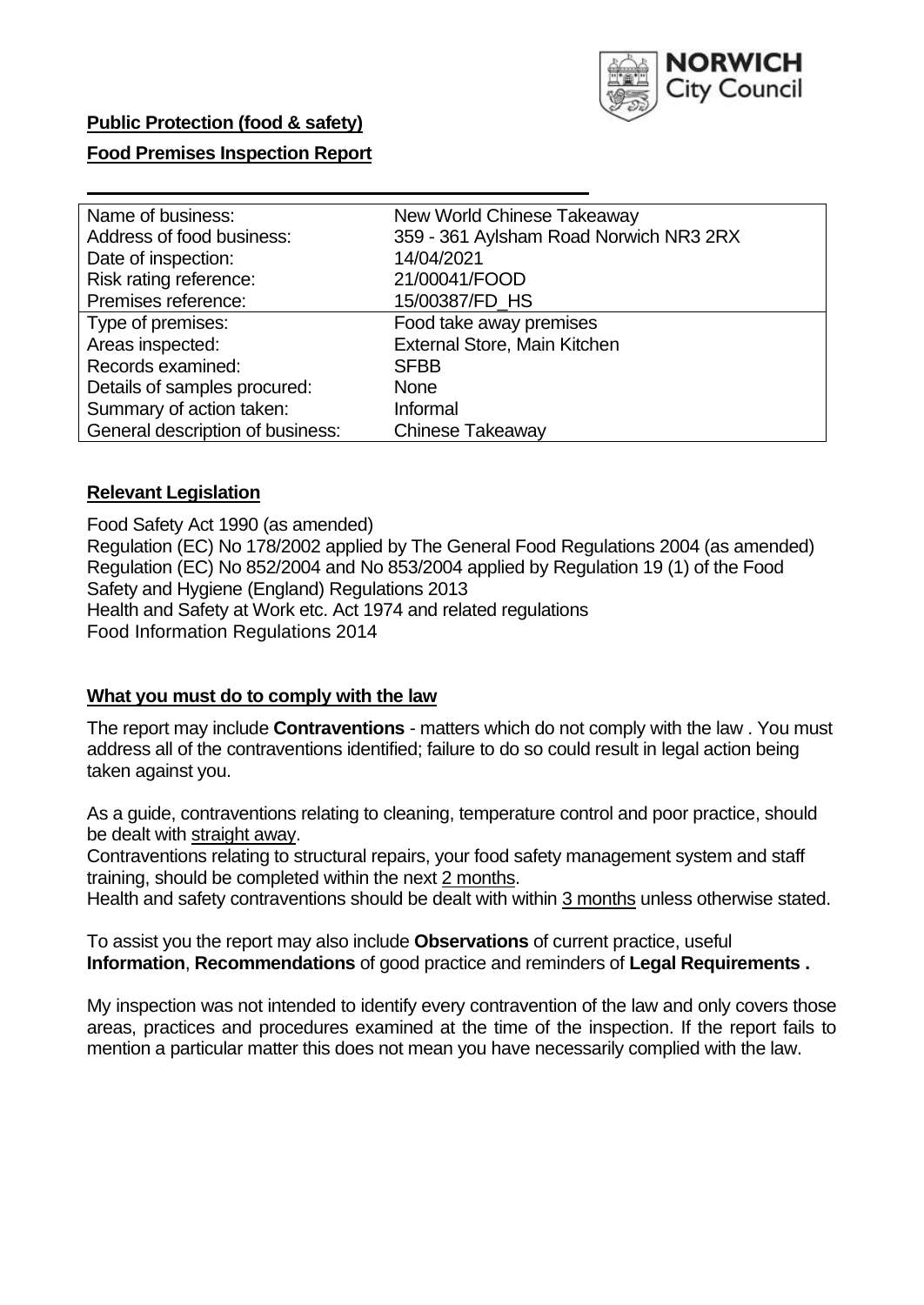# **FOOD SAFETY**

### **How we calculate your Food Hygiene Rating:**

 The food safety section has been divided into the three areas which you are scored against for the hygiene rating: 1. food hygiene and safety procedures, 2. structural requirements and 3. confidence in management/control procedures. Each section begins with a summary of what was observed and the score you have been given. Details of how these scores combine to produce your overall food hygiene rating are shown in the table.

| <b>Compliance Area</b>                     |          |                |           | <b>You Score</b> |                |    |           |                 |          |  |  |
|--------------------------------------------|----------|----------------|-----------|------------------|----------------|----|-----------|-----------------|----------|--|--|
| Food Hygiene and Safety                    |          |                | $\Omega$  | 5                | 10             | 15 | 20        | 25              |          |  |  |
| <b>Structure and Cleaning</b>              |          |                | $\Omega$  | $5^{\circ}$      | 10             | 15 | 20        | 25              |          |  |  |
| Confidence in management & control systems |          |                | $\Omega$  | 5                | 10             | 15 | 20        | 30 <sup>°</sup> |          |  |  |
|                                            |          |                |           |                  |                |    |           |                 |          |  |  |
| <b>Your Total score</b>                    | $0 - 15$ | 20             | $25 - 30$ |                  | $35 - 40$      |    | $45 - 50$ |                 | > 50     |  |  |
| <b>Your Worst score</b>                    | 5.       | 10             | 10        |                  | 15             |    | 20        |                 | ۰        |  |  |
|                                            |          |                |           |                  |                |    |           |                 |          |  |  |
| <b>Your Rating is</b>                      | 5        | $\overline{4}$ |           | 3                | $\overline{2}$ |    |           |                 | $\Omega$ |  |  |

Your Food Hygiene Rating is 3 - a generally satisfactory standard

## **1. Food Hygiene and Safety**

 generally you have satisfactory food handling practices and procedures and adequate Food hygiene standards are generally satisfactory and maintained. There is evidence of some non-compliance with legal requirements. Some lapses are evident however control measures to prevent cross-contamination are in place. The contraventions require your attention; although not critical to food safety they may become so if not addressed. **(Score 10)** 

000300

## Contamination risks

 **Contravention** The following exposed food to the general risk of physical contamination with dirt or foreign objects:

• food i.e rice covered by tea towel in fridge

 injurious to health or contaminated in such a way that it would be unreasonable to **Legal requirement** At all stages of production, processing and distribution, food must be protected from any contamination likely to render it unfit for human consumption, expect it to be consumed in that state.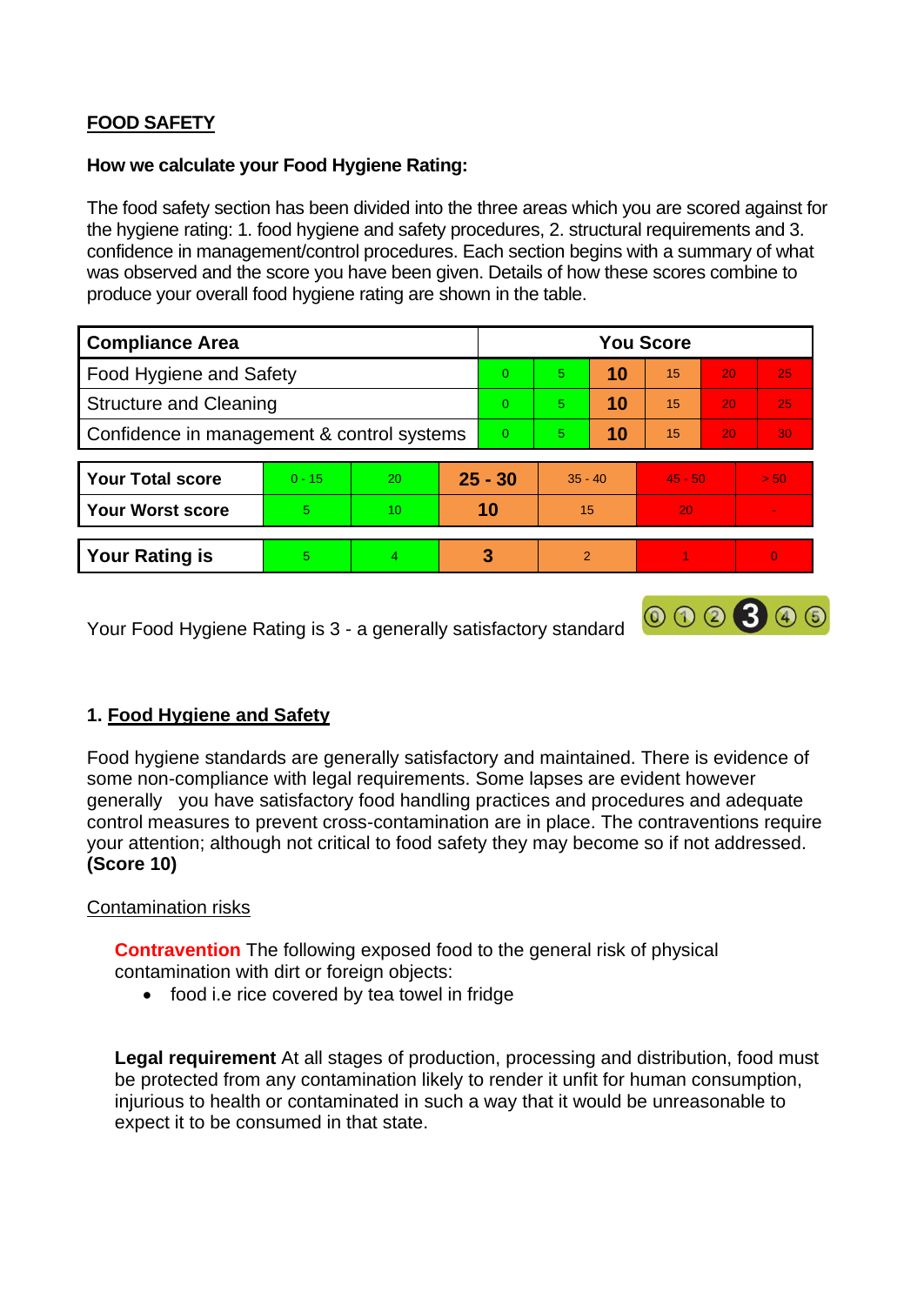### Hand-washing

**Contravention** The following indicated that hand-washing was not suitably managed:

• no towel to wash hand basin in wc

 **Legal Requirement** Wash hand basins must be provided with soap and hygienic hand drying facilities.

### Personal Hygiene

 made difficult for food handlers to maintain sufficiently high standards of personal **Contravention** The following are examples of poor personal hygiene or where it was cleanliness:

- • food handlers were wearing bib aprons, which are not considered adequate protection. A sleeved overall i.e chef whites is more adequate
- aprons appeared dirty

### Temperature Control

**Observation** I was pleased to see you were able to limit bacterial growth and/or survival by applying appropriate temperature controls at points critical to food safety and that you were monitoring temperatures.

### Poor Practices

 that business and needs to be stored and labelled accordingly and comply with legal **Recommendation** I recommend that you label your personal foods stored in your fridge. There is a presumption in food law that all foods stored on a business are part of requirements.

**Recommendation** Food i.e prawn crackers were being stored in bin liners. These are not food grade bags. I recommend that these are stored in clean plastic storage containers.

## **2. Structure and Cleaning**

The structure facilities and standard of cleaning and maintenance are of a generally satisfactory standard but there are some repairs and/or improvements which are required in order for you to comply with the law. Pest control and waste disposal provisions are adequate. The contraventions require your attention; although not critical to food safety they may become so if not addressed. **(Score 10)**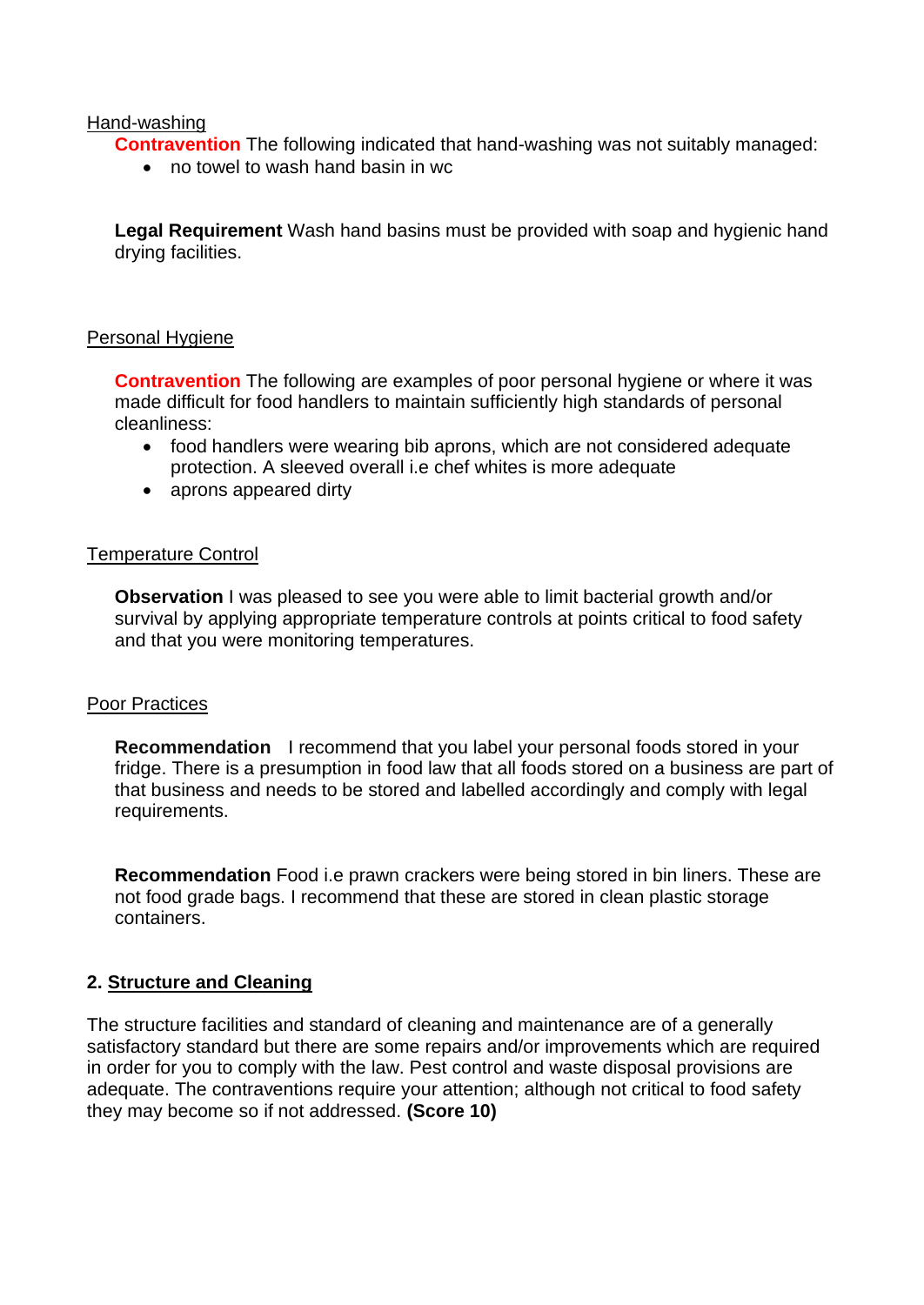## Cleaning of Structure

**Contravention** The following items were dirty and require more frequent and thorough cleaning:

- floor/wall junctions
- flooring behind and under equipment
- walls particularly behind food preparation surfaces
- pipe work underneath the washing up sink
- wall to side of washing up sink
- bottom to exterior door

## Cleaning of Equipment and Food Contact Surfaces

**Contravention** The following items are dirty and must be cleaned:

- fridge shelving
- microwave
- can opener
- underneath towel dispenser

## Cleaning Chemicals / Materials / Equipment and Methods

**Observation** I was pleased to see that your cleaning materials, methods and equipment were able to minimise the spread of harmful bacteria between surfaces.

## **Maintenance**

**Contravention** The following had not been suitably maintained and must be repaired or replaced:

- fly screen
- bulbs to the electric fly killer need replacing

## Facilities and Structural provision

**Observation** I was pleased to see that adequate facilities had been provided.

## **3. Confidence in Management**

 There are generally satisfactory food safety controls in place although there is evidence of some non-compliance with the law. The contraventions require your attention; although not critical to food safety they may become so if not addressed. **(Score 10)** 

## Type of Food Safety Management System Required